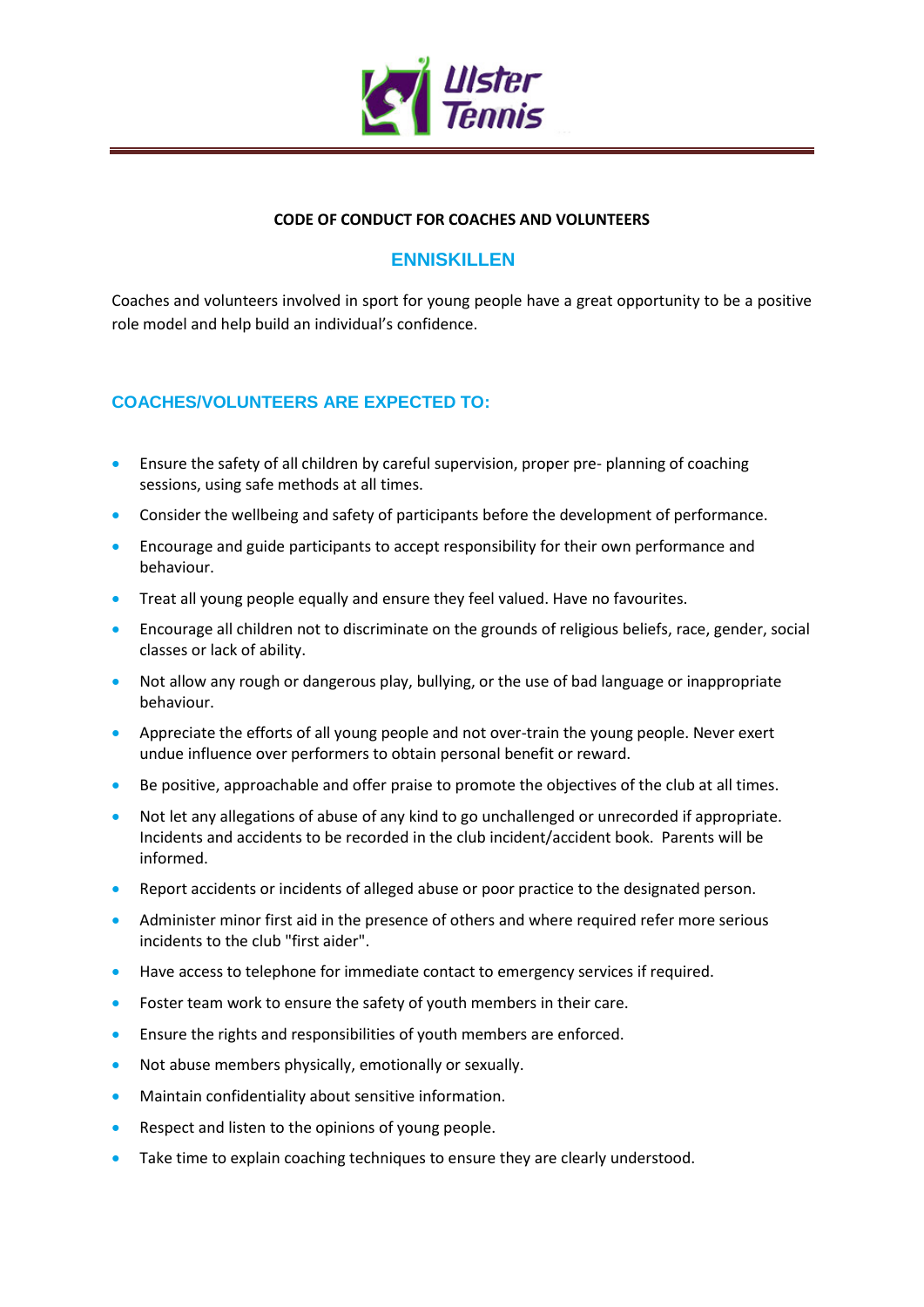

- Develop an appropriate working relationship with participants, based on mutual trust and respect.
- Be a role model, displaying consistently high standard of behaviour and appearance (disciplined/committed/time keeping), remember children learn by example.
- Refrain from smoking and consumption of alcohol during club activities or coaching sessions.
- Never condone rule violations, rough play or the use of prohibited substances.
- Protect themselves from false accusation:
	- $\circ$  Not spending excessive amounts of time alone with children away from others
	- o Never taking children to their home
	- o Not administering First Aid involving the removing of children's clothing unless in the presence of others
- Hold appropriate valid qualifications and insurance cover.
- Make the sport/activity **fun.**

### **COACHES/VOLUNTEERS HAVE A RIGHT TO:**

- Access ongoing training and information on all aspects of leading/managing activities for youths, particularly on Safeguarding.
- Support in the reporting of suspected abuse.
- **Access to professional support services.**
- Fair and equitable treatment by the governing body/club.
- Be protected from abuse by children/youths, other adult members and parents.
- Not to be left vulnerable when working with children.

Any misdemeanours and general misbehaviour will be dealt with immediately and reported verbally to the designated person. Persistent breach of the code will result in dismissal from the club/sport.

Dismissals can be appealed by the coach/volunteer with final decisions taken by the club committee or referred to the governing body depending on the disciplinary procedures within the sport.